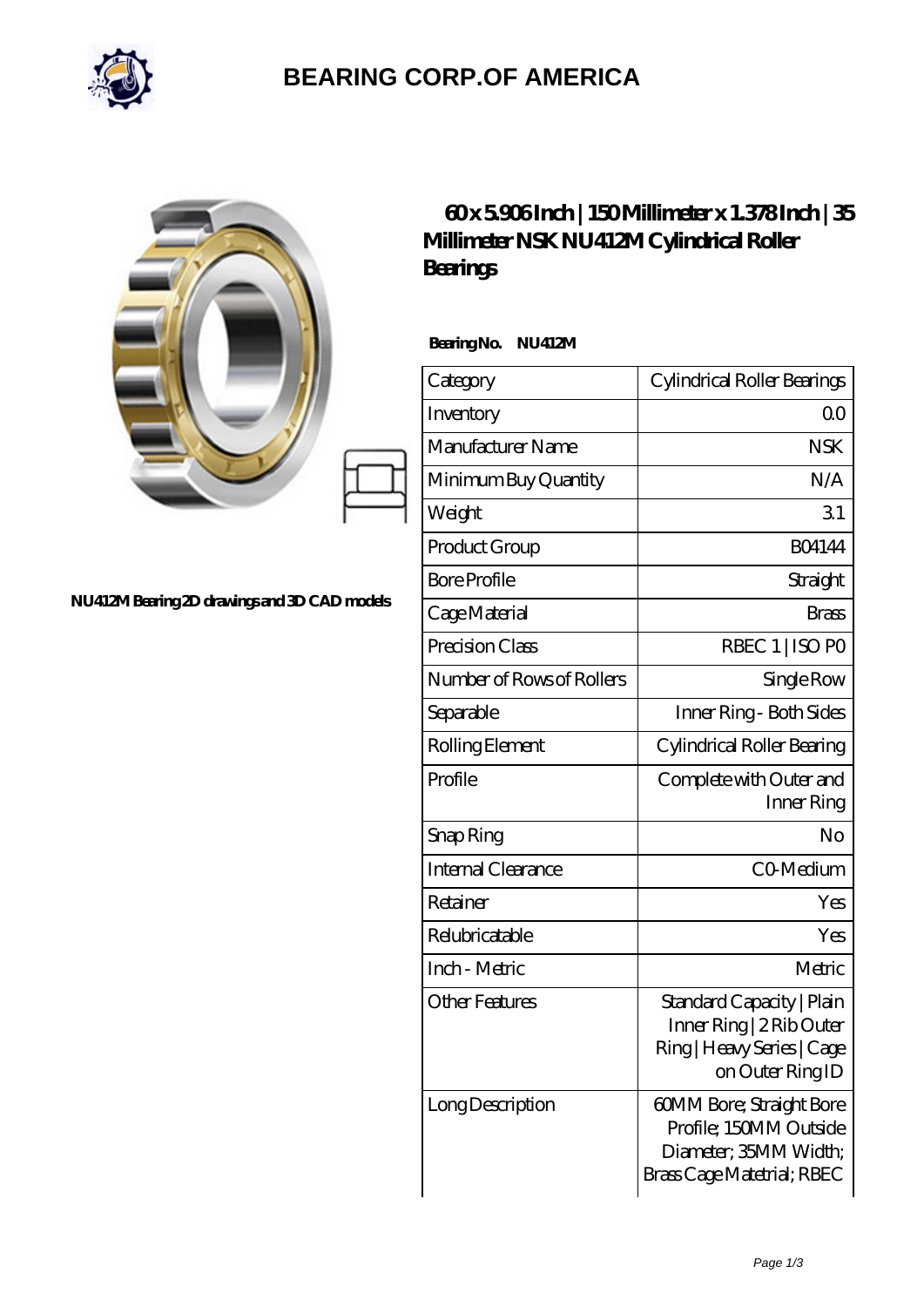

## **[BEARING CORP.OF AMERICA](https://bluemondayreview.com)**

|                          | 1   ISO PO, Single Row,<br>Inner Ring - Both Sides<br>Separable; No Snap Ring,<br>Relubricatable; CO Medium<br>Inte |
|--------------------------|---------------------------------------------------------------------------------------------------------------------|
| Category                 | Cylindrical Roller Bearing                                                                                          |
| <b>UNSPSC</b>            | 31171547                                                                                                            |
| Harmonized Tariff Code   | 8482500000                                                                                                          |
| Noun                     | Bearing                                                                                                             |
| Manufacturer URL         | http://www.nskamericas.co<br>m                                                                                      |
| Manufacturer Item Number | <b>NU412M</b>                                                                                                       |
| Weight/LBS               | 6834                                                                                                                |
| D                        | 5906Inch   150Millimeter                                                                                            |
| $\mathbf d$              | 2362Inch   60Millimeter                                                                                             |
| B                        | 1.378 Inch   35 Millimeter                                                                                          |
| hidYobi                  | <b>NU412M</b>                                                                                                       |
| LangID                   | 1                                                                                                                   |
| $D_{-}$                  | 150                                                                                                                 |
| $\overline{C}$           | 167                                                                                                                 |
| B                        | 35                                                                                                                  |
| hidTable                 | ecat_NSCLDR                                                                                                         |
| Oil rpm                  | 5300                                                                                                                |
| rb                       | 2                                                                                                                   |
| mass                     | 336                                                                                                                 |
| GRS rpm                  | 4300                                                                                                                |
| ra                       | $\mathbf{z}$                                                                                                        |
| dbmax                    | 80                                                                                                                  |
| TSR rpm                  | 5000                                                                                                                |
| CO                       | 168                                                                                                                 |
| DE                       | 127                                                                                                                 |
| Prod_Type3               | CRB_SR_NU                                                                                                           |
| $\mathbf d$              | $\infty$                                                                                                            |
| da                       | 71                                                                                                                  |